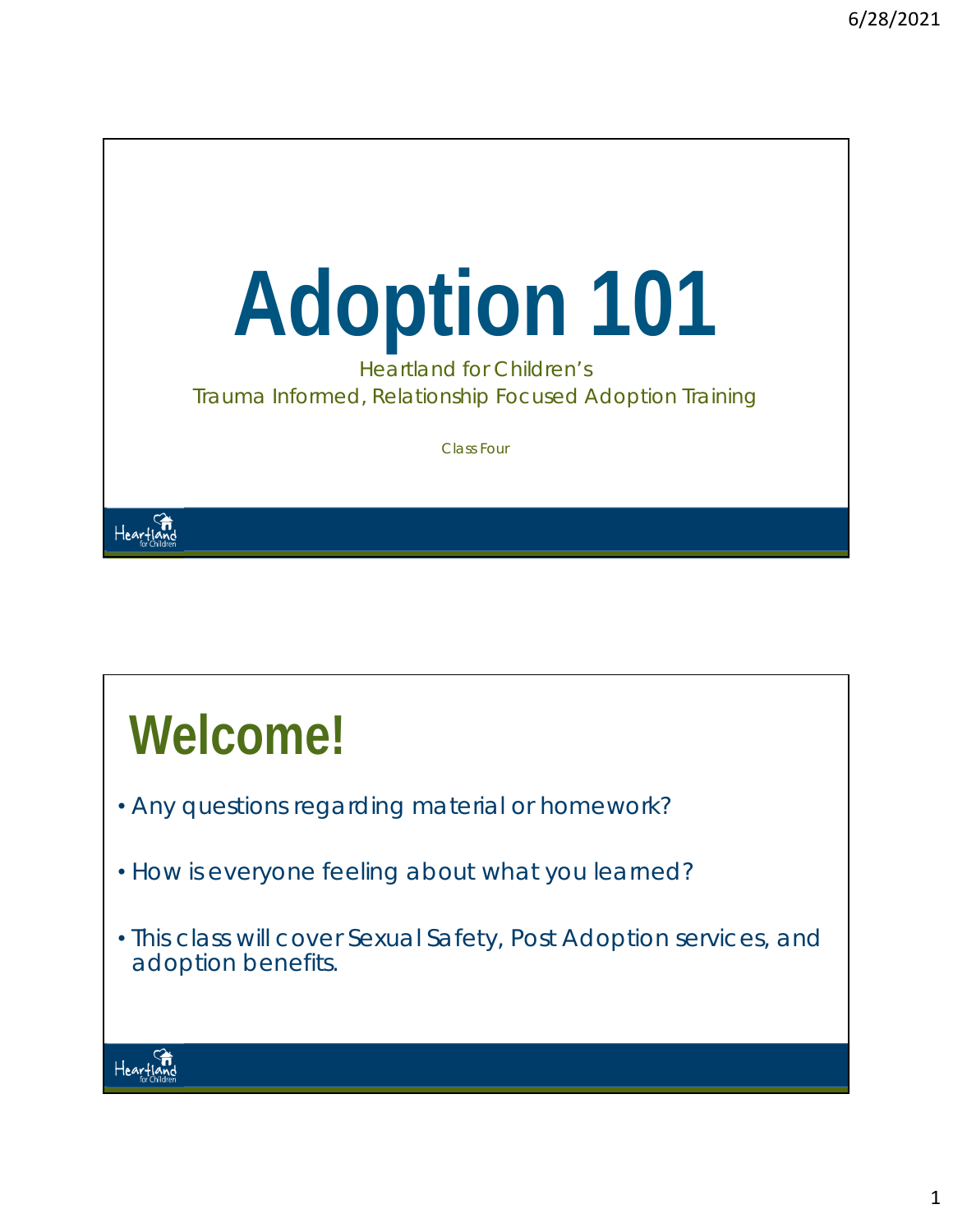

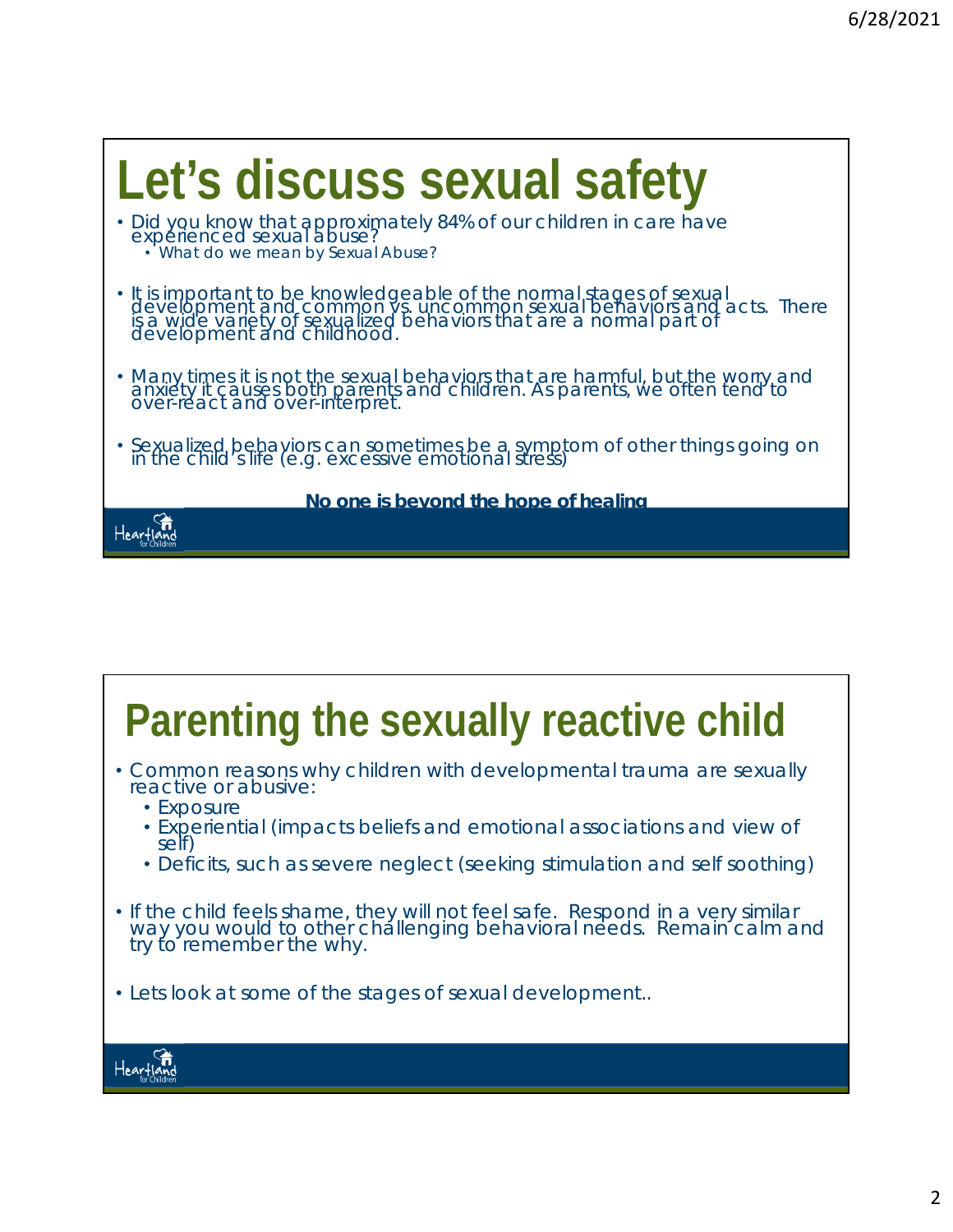# **Stages of sexual Development**

#### **Preschool (0 to 5 years)**

#### **Common acts of sexual development**

- Sexual language relating to differences in body parts, bathroom talk, pregnancy, and birth.
- Self-fondling at home and in public.
- Showing and looking at private body parts.

#### **Uncommon, "Red Flag" indicators of possible sexual abuse:**

- Discussion of sexual acts.
- Sexual contact experiences with other children.
- Masturbation unresponsive to redirection or limits.
- Inserting objects in genital openings.



### **Stages of sexual development**

### **School Age (6 to 12 years)**

### **Common:**

- Questions about menstruation, pregnancy, sexual behavior.
- "Experimenting" with same-age children, including kissing, fondling, exhibitionism, and role-playing.
- Masturbation at home or other private places.

#### **Uncommon:**

- Discussion of explicit sexual acts.
- Asking adults or peers to participate in explicit sexual acts.

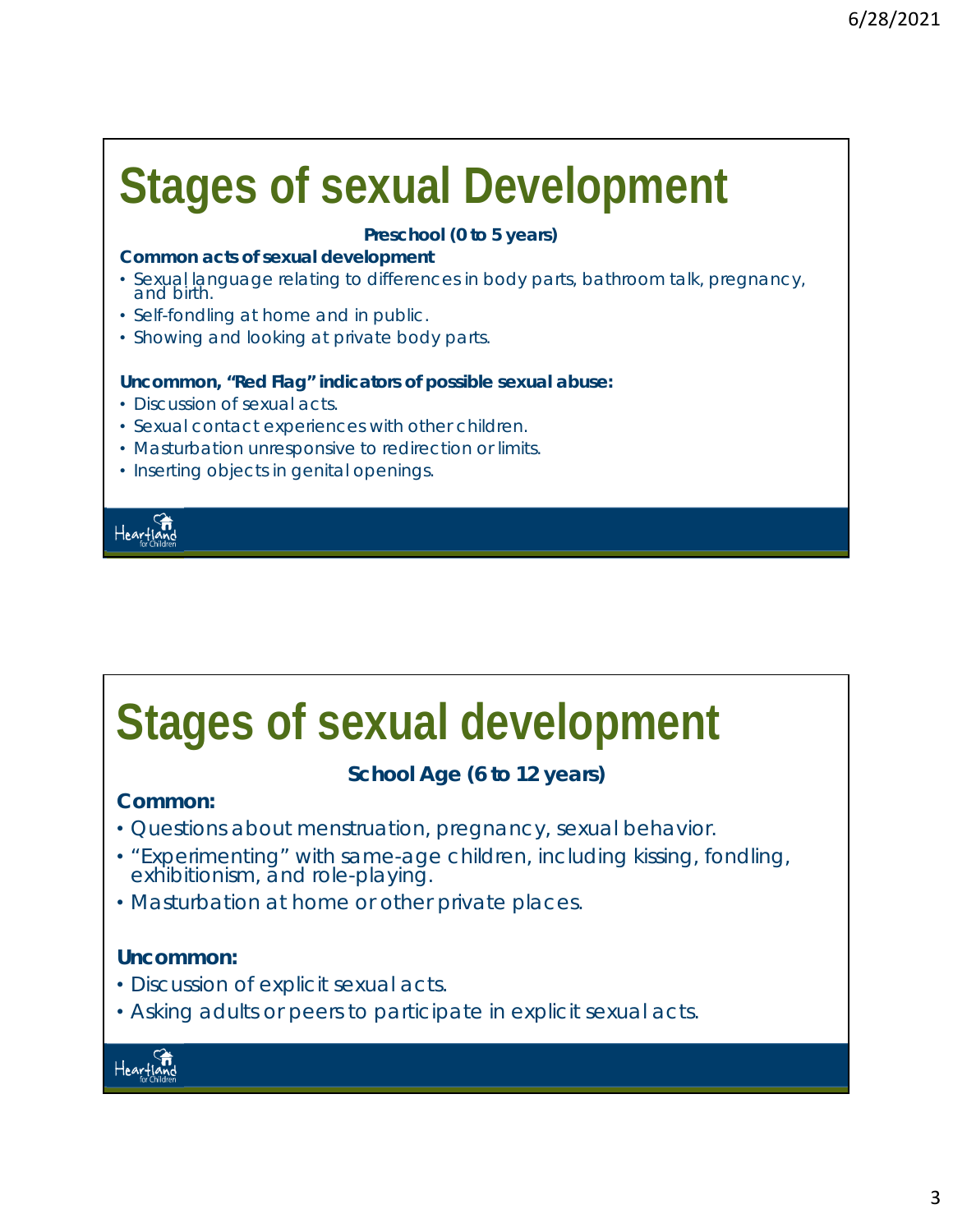# **Stages of sexual development**

#### **Common:**

#### **Adolescence (13 to 16 years)**

- Questions about decision-making, social relationships, and sexual customs.
- Masturbation in private.
- Experimenting between adolescents of the same age, including open-mouth kissing, fondling, and body rubbing.
- Voyeuristic behaviors.
- Sexual intercourse occurs in approximately one-third of this age group.
- Oral sex has been found to occur in 50 percent of teens ages 15 and older.

#### **Uncommon:**

- Sexual interest in much younger children
- Aggression in touching others' genitals
- Asking adults to participate in explicit sexual acts



# **What's next?**

- Prepare your family, prepare your home
	- Create a safe environment prior to a child arriving.
	- Once you know the child's history, discuss with your family how you can work together to keep the child safe.
- Welcome the child
	- Family discusses the house rules.
	- Safety Plan Discussion, review of sample contract.
	- Our children come from families with little or no sexual safety rules. Rules need to be made and discussed.
	- Teach differences between surprises, private information, and secrets. Teach what love is and what it isn't.

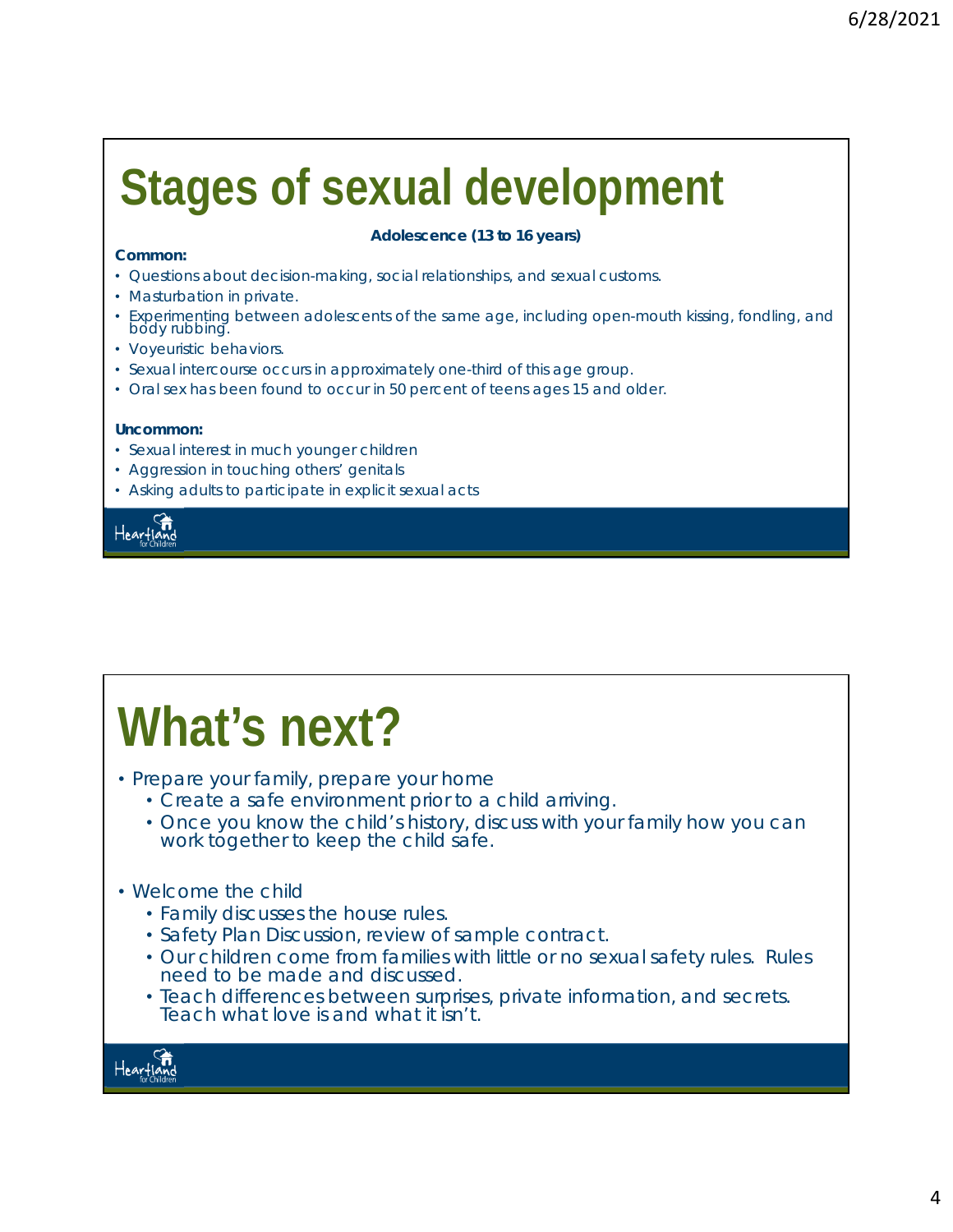# **Safety plan discussion**

- Verbally assure the child that (s)he will not be sexually victimized in his/her new home.
- Assure child of your desire to protect him/her.
- Recognize that the child may not be accepting that (s)he is safe in the new home.
- Discuss family touch patterns and what this means.
- Discuss individual's needs for privacy and how the family protects this need.
- Express commitment & acceptance of the child.
- Demonstrate family touch patterns in different areas of the home.
- If there are other children in the home, discuss expected areas of support and tension.
- Clearly state where family members meet their own sexual needs.
- Discuss past sexual abuse of the child.
- Concentrate on feelings & acknowledge that the child might be frightened.

Hearfland

# Questions?

• Now let's talk about Post Adoption Services & Supports

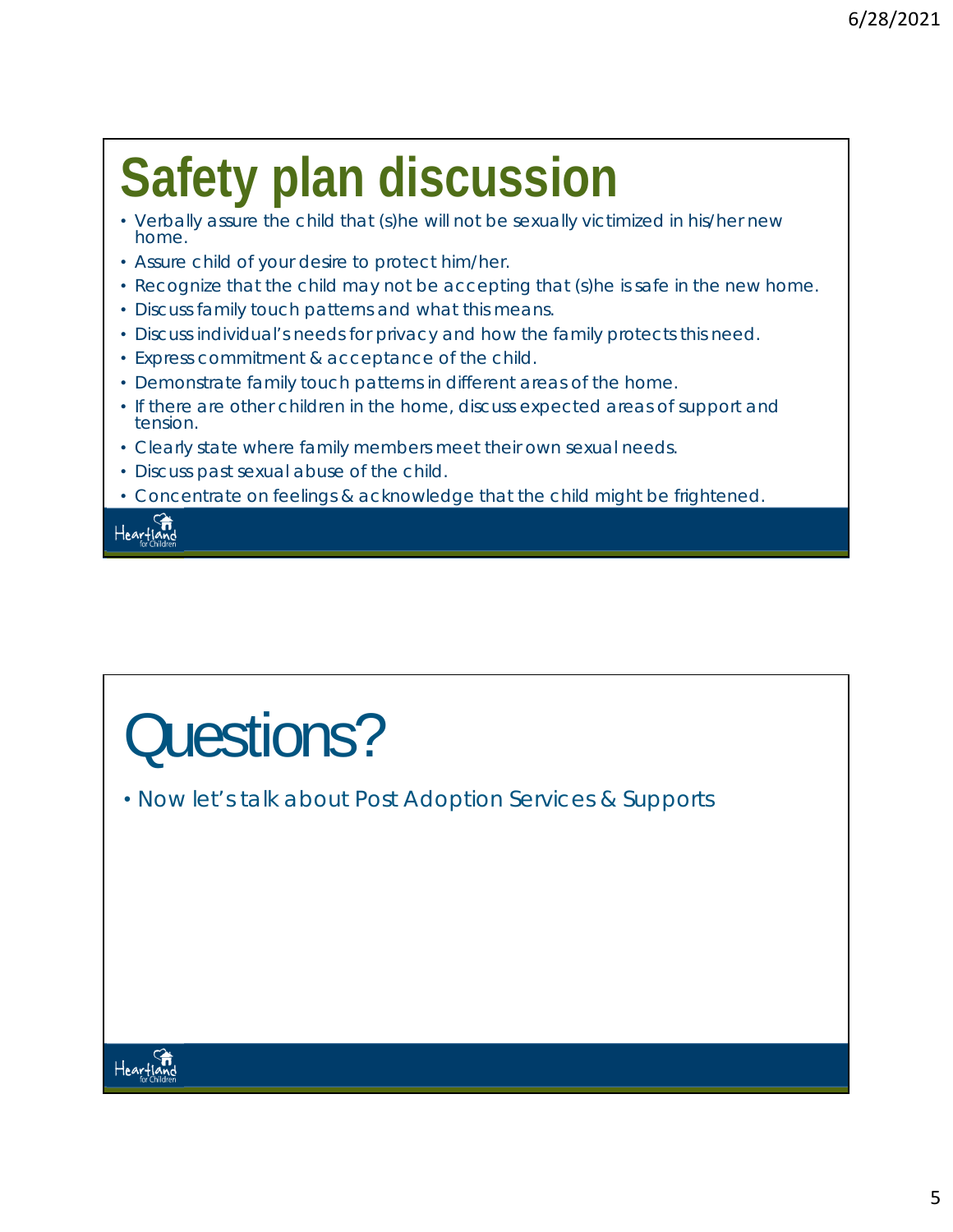### **Post Adoption Services & Supports**

- What is available through Post Adoption Services?
- Early recognition of issues and quick obtaining of support and services is crucial to preventing disruption and dissolution.
- Adoption is a lifelong commitment. Consistency and utilizing<br>these tips are important not only initially, but needs to continue throughout the child's life.
- There are many resources available to families who are struggling before and after the adoption.
- It is important to recognize when help or support is needed so you do not get to the point where you are ready to "give up."

*THERE IS NO CRYSTAL BALL! Pay attention to disclosure and remember unconditional commitment!* 



# **Support system is vital!**

- ALL TOOLS ARE USELESS UNLESS YOU HAVE PROPER SUPPORT!
- Having a strong support system is very important with the adoption process.
- It is important to build a support network of people who will be encouraging and supportive of your adoption and the challenges that come along with it.
- It is good to build a support system of people familiar with adoption and its challenges. These could be people you meet in this class, people you know who have adopted, or people you have met in Adoption Support Groups.
- *Who is in your support system?*

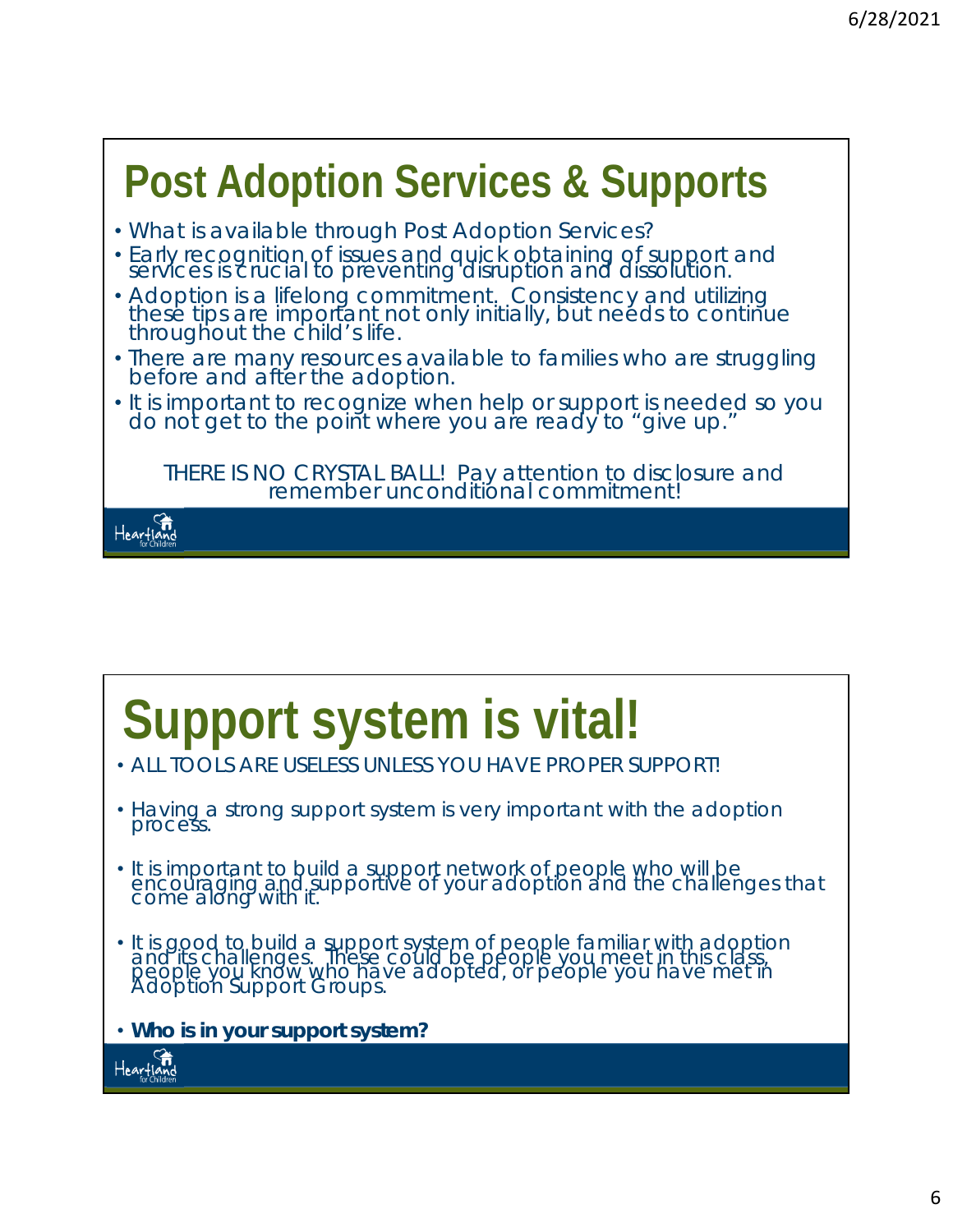# **Benefits related to adoption**

- Adoption Attorney
- New Name/New Birth Certificate
	- You then must change/update name with Social Security Office
	- If you are allowed to change the Social Security Number, you MUST notify Heartland of the change
- Adoption Subsidy
- Medicaid
- College Tuition Exemption
- Adoption Tax Credit
- Extra Benefits for Teenagers Adopted
- Florida State Worker Benefit
- Florida State Park Pass
- The Adoption Finalization Hearing
- OTHER: Social Security Income, Death Benefits, Agency for Person's with Disabilities
- Case Closed!

Heartland

## HOME STUDY

**PROCESS**<br>• If you are taking these classes for a specific child in your home the

Case Management Organization (Children's Home Society, One Hope United, or Devereux) will be completing your home study.

- You will receive a packet of information to complete. It is imperative you provide all requested documents as quickly as you can.
- Once they have reviewed your packet they will be calling to set up the home study. Please discuss the details of the home study with your assigned adoption specialist. If you do not yet have one, you may contact the adoption supervisor with any questions about the process.
- Questions?

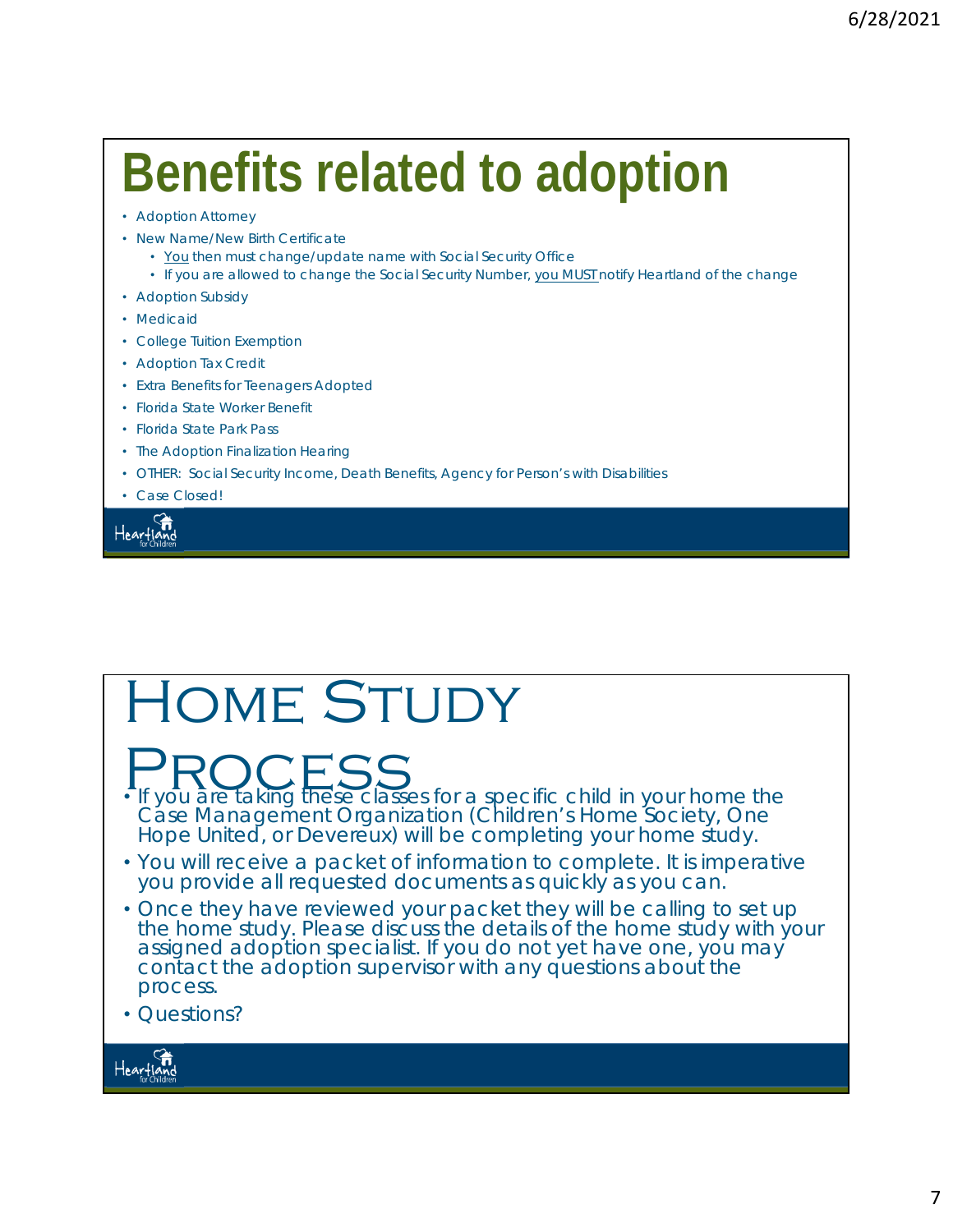### **Questions?**  • Handouts • No • UNMATCHED Families – Class Complete for Today! See you next session! • MATCHED Families – Stay for further discussion! Heartland

### HOME STUDY PROCESS<br>• For UNMATCHED Families: • Upon completion of your home study binder a Heartland Adoption Specialist will review all documentation. Information like your family profiles, references, backgrounds etc. will all be used to create your home study interview. Every interview is specific to the family.

• The home study is primarily discussion, talking about your childhood, your relationships, career, parenting, health and mental health, etc.

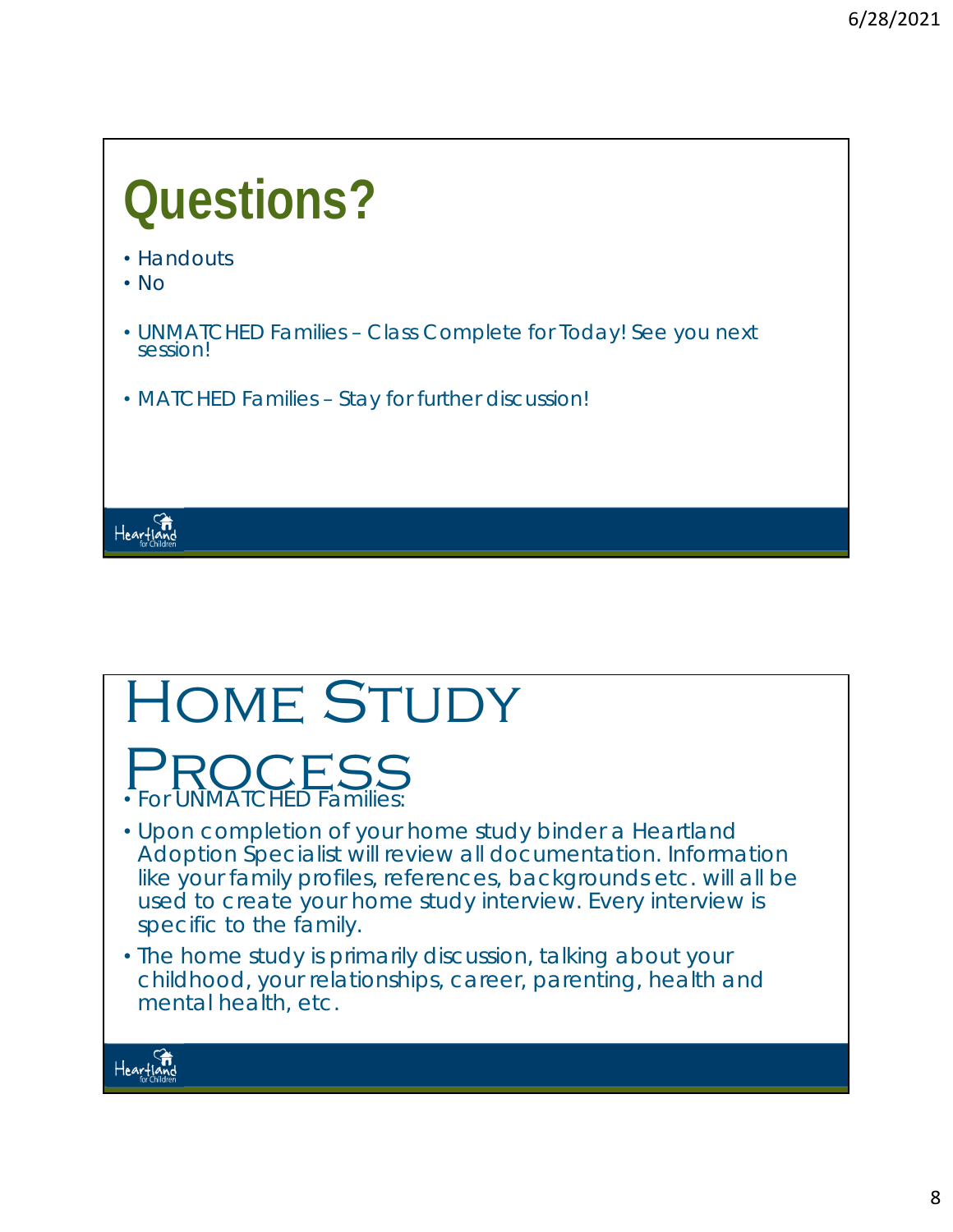| <b>HOME STUDY</b>                                                                                                                                                                                                                                                                                                |
|------------------------------------------------------------------------------------------------------------------------------------------------------------------------------------------------------------------------------------------------------------------------------------------------------------------|
| . During COVID-19, the interview portion of the home study will be<br>completed by virtual video. The length of time is different for<br>every family, but is at least a few hours.                                                                                                                              |
| • If you are a couple, both applicants must be there.                                                                                                                                                                                                                                                            |
| • While we typically ask that children have other care<br>arrangements, we are experiencing a new normal and it's okay<br>if your children need to be home. Please note that we may<br>discuss some uncomfortable subjects so plans should be made<br>to ensure these can occur out of earshot of your children. |
|                                                                                                                                                                                                                                                                                                                  |

# HOME STUDY

# **CONTINUED**<br>• A physical home visit will be made to your home to complete a

- walk through and observe the home. We will check in on everyone's health just prior to the visit.
- We ask that all household members wear a mask, if possible. Please make all efforts to maintain a physical distance of 6 feet, especially if you cannot wear a mask.

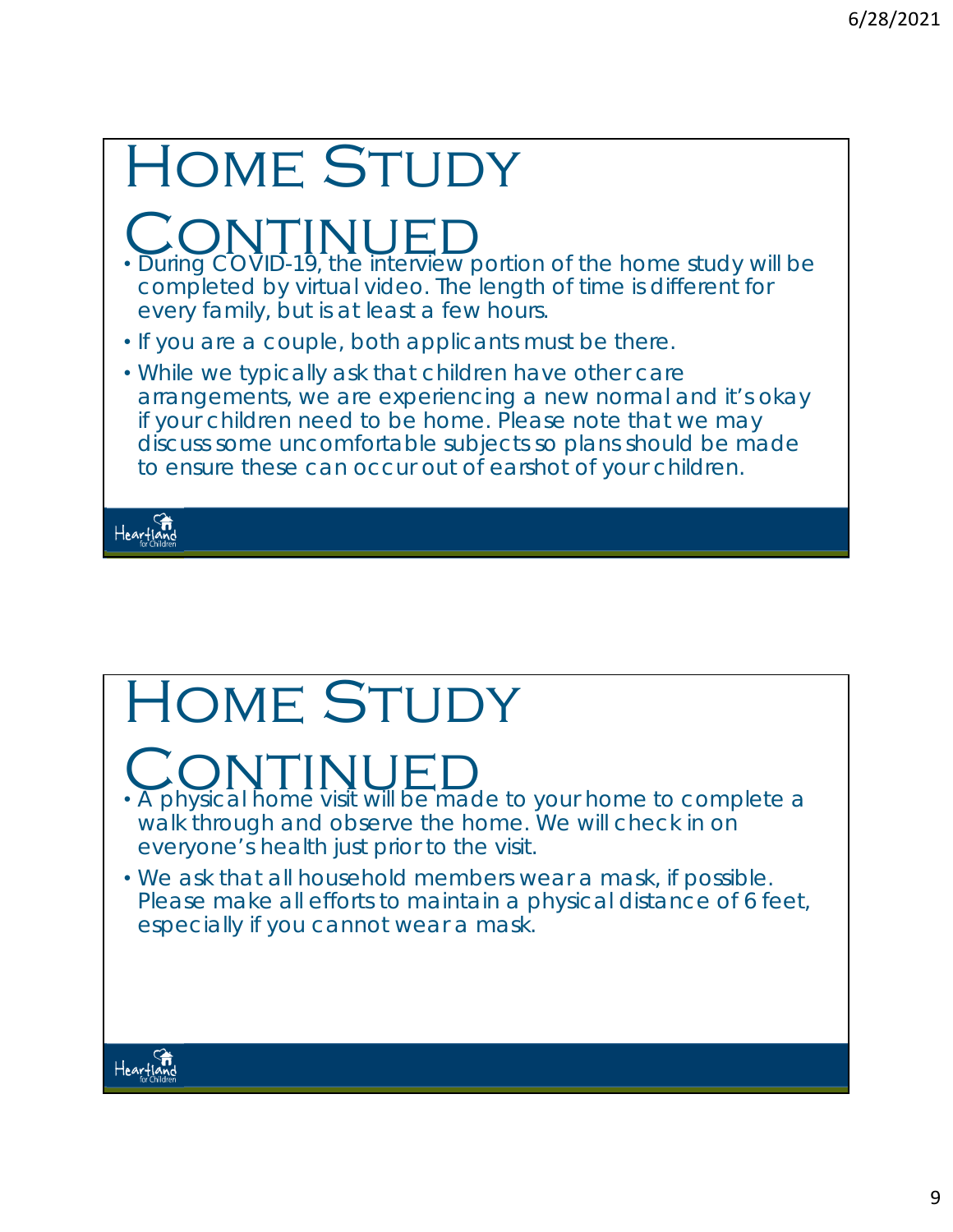### HOME STUDY CONTINUED

- Your home study will be written up by the adoption specialist and submitted to the Adoption Program Manager for review.
- There are times when additional information or services may be necessary and will be discussed with you.
- You will receive a copy of your home study for review. Let us know if there are any inaccuracies.
- Upon supervisory approval of the home study, we can begin matching!
- We ask that you give us 6 months to match locally before you seek any out of county matches.



## **What happens next?**

- Once your home study is completed and approved by Heartland for Children, you will be provided with a copy for your records.
- You will receive emails from Arline presenting children in our counties looking for a home. If you are interested in learning more, let her know. If you are not interested, please respond that you are not. This helps us know you are getting our emails and engaged in the process.
- *Be Patient!* It is hard, but finding a right adoptive match is better than rushing into a "maybe" match. Remember, Adoption is a permanent commitment and this will affect your family long term – so it is an important decision!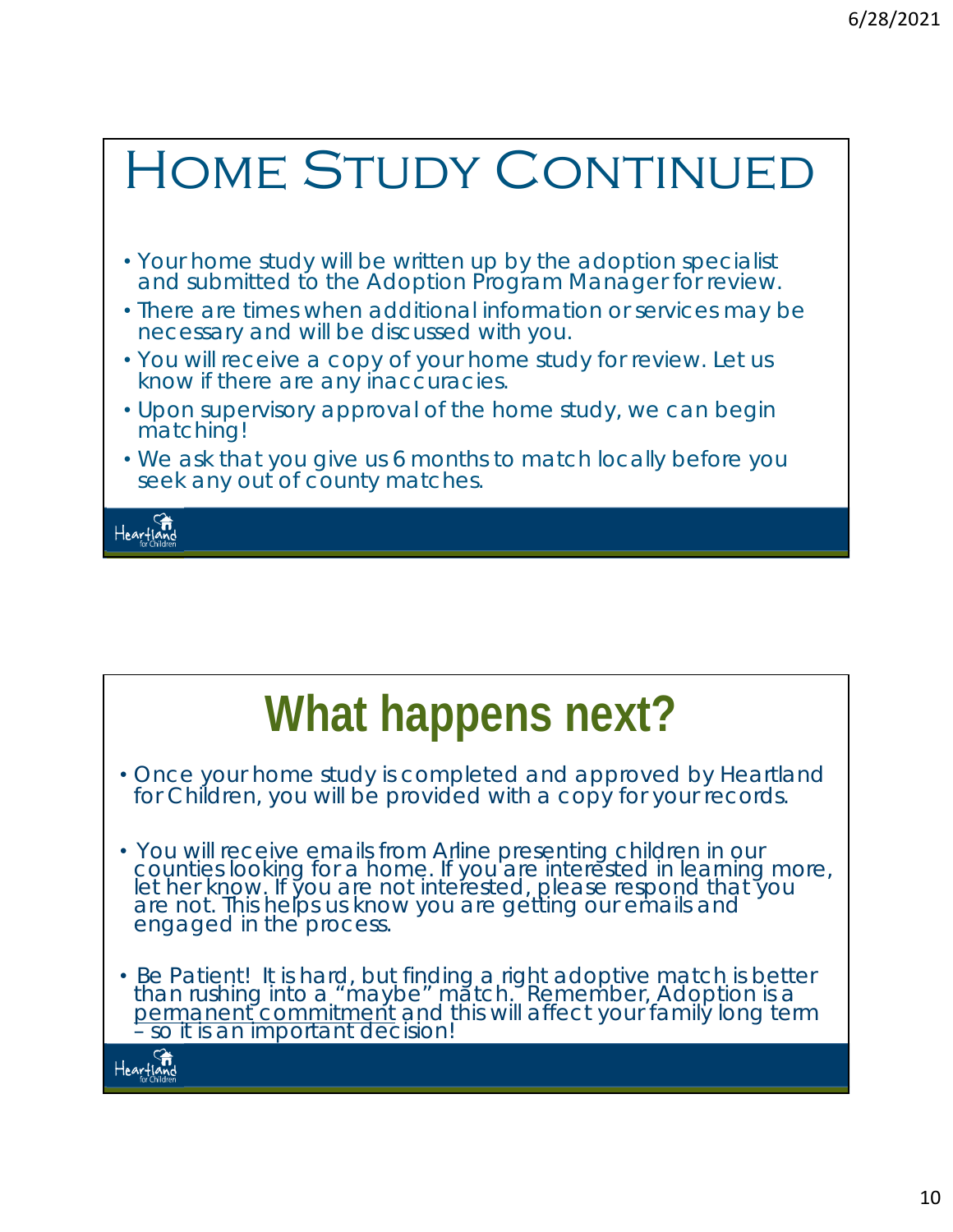# **Matching …**

- I will work on recruitment for you….. But remember, *I am looking to match our children with families – not to match our families with children.* I only know about children within our area.
- You can also see available children for adoption in our Circuit via the Adoption Heart Gallery
	- www.heartgalleryofheartland.org
- Other websites are:
	- Adoptflorida.com
		- Links to specific Heart Galleries
	- Adoptuskids.com

Heartland

# **Tips!**

- Keep in contact often to touch base.
	- Contact with all families should be made at least once per month.
- *Be open*. The more open you are about what child/children you are interested in – the more likely you are going to be matched.
	- Remember the majority of the children that need a forever family are between the ages of 10 and 17 and have moderate or severe needs.
- Do not lose hope or interest just because it is taking a while to be matched. Matching is not an easy thing. Think of how long it takes to find a spouse and the process that occurred to make that happen!
- Make connections with others in this class! They can be a good addition to your support system!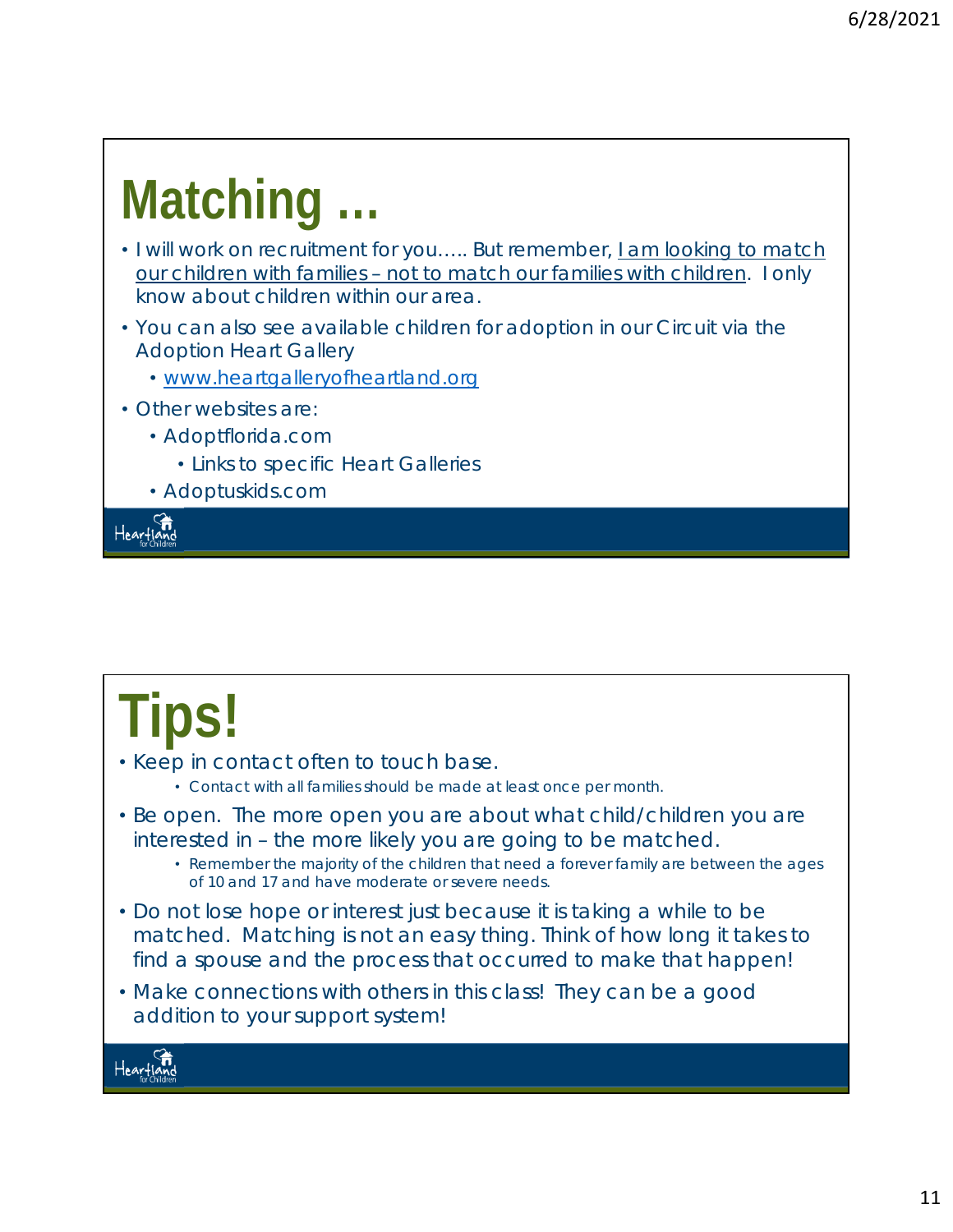# **Prepare for success!**

- Timing! It has to be the right time, and time that you can dedicate to the process. • Adoption is a journey, not an event.
- Continue your education!
- Be ready for change. With adoption comes adaptation!
- Match wisely! There is no knowing how long it will take to be matched. It's okay to say no and it's okay if it takes longer than a year. Don't force it to fit in your timeframe.
- Be your child's advocate!
- Be honest and open! It's okay if you need help and supports.
- Create a strong support system who will understand and support you.
- Be okay with the notion that it will be hard work!



### **How matching process works….**  • There are various ways that a match can occur….. • Inquire about a child you see online at the Heart Gallery. • Respond to an email from HFC presenting a child. • Recommended as a possible match for a child from your Adoption Specialist. • Adoption Case Manager reviews your study and thinks you could be a good match for a specific child/children. • When you inquire, or are recommended, the agency will review your home study determining if you could be a "match" based upon your strengths as a family and the child's strengths and needs. • They are given 2 weeks to review studies. Possibly longer if they are considering many families. • It is always good to follow up about every two weeks to see if there is any progress. Heartig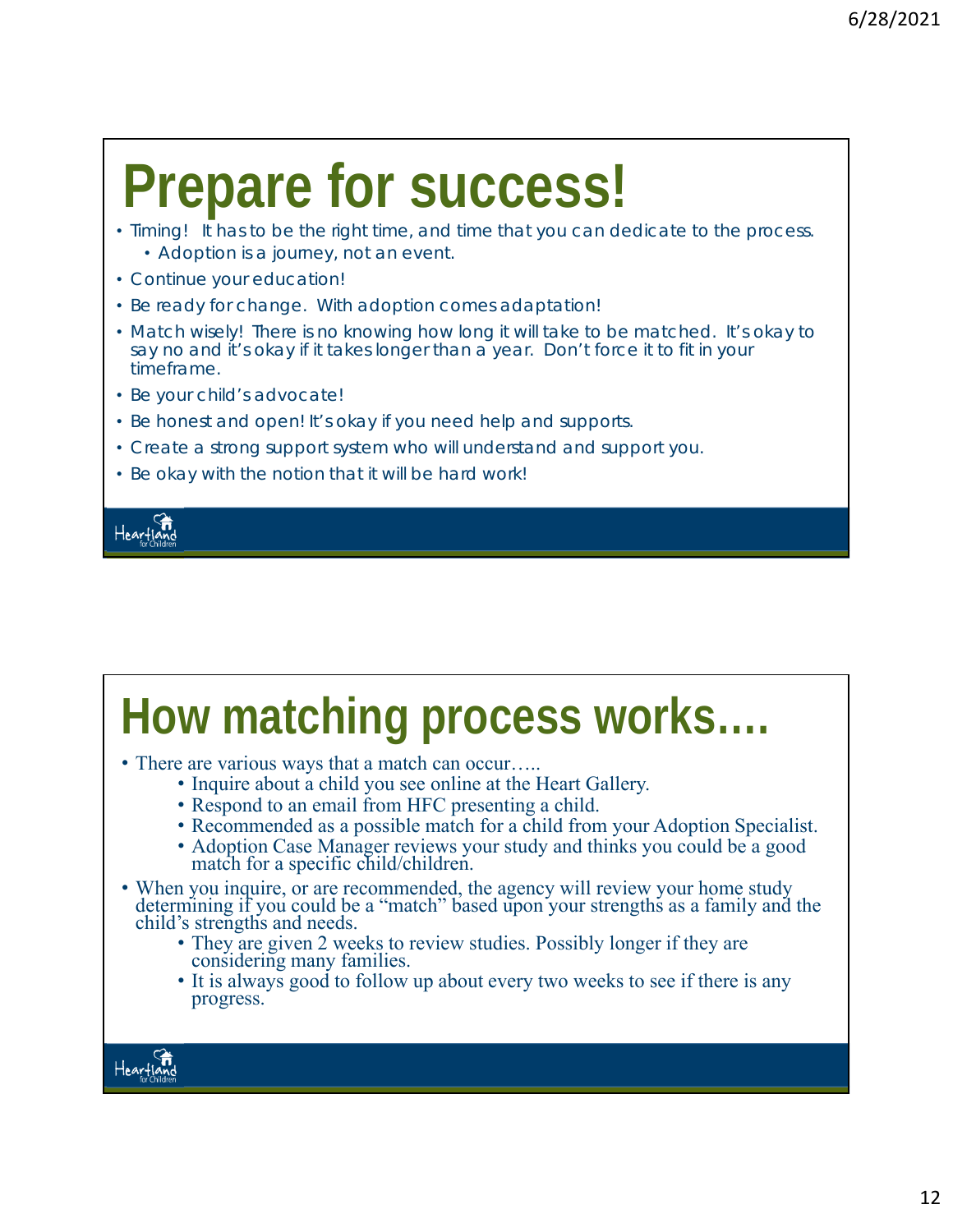### **Matching Process continued…**  • There are various meetings during the adoption process. They are all a little different with different names, depending on the agency. • If you are chosen as a potential match you will be invited to a Match Interview. • They want to meet you in person/virtually to discuss the child(ren) and present the child's needs and strengths, evaluate if you can meet needs and support strengths. • Typically, they are meeting with a few other families as well. • When hearing a child's needs and strengths, be honest about your family's ability to provide for that child/sibling group. • Some agencies will send a child study or other information prior to meeting. Come prepared with any questions you may have. Heartland

# **Matching process continued…**

- Within 2 weeks, the agency will notify HFC if you have been selected as a match. We will call you either way.
- If you are not selected, please remember it is only about selecting the family who cán best meet the needs of the child, it's not a personal decision about your family.
- If you are selected, the disclosure process will begin.
- This is your opportunity to review the child's history, information about why he/she came into care, why rights were terminated, medical history, educational history, therapeutic history, siblings or other connections, special needs, behaviors the child demonstrates, placement history, etc.
- This is the time to ask questions and get to know the child as best you can without meeting. We suggest you talk with people who know the child well – such as the Guardian Ad Litem, Foster Parent, Therapist, Case Manager, etc.
- Disclosure meetings are typically more than one meeting as it is a lot of information to take in.

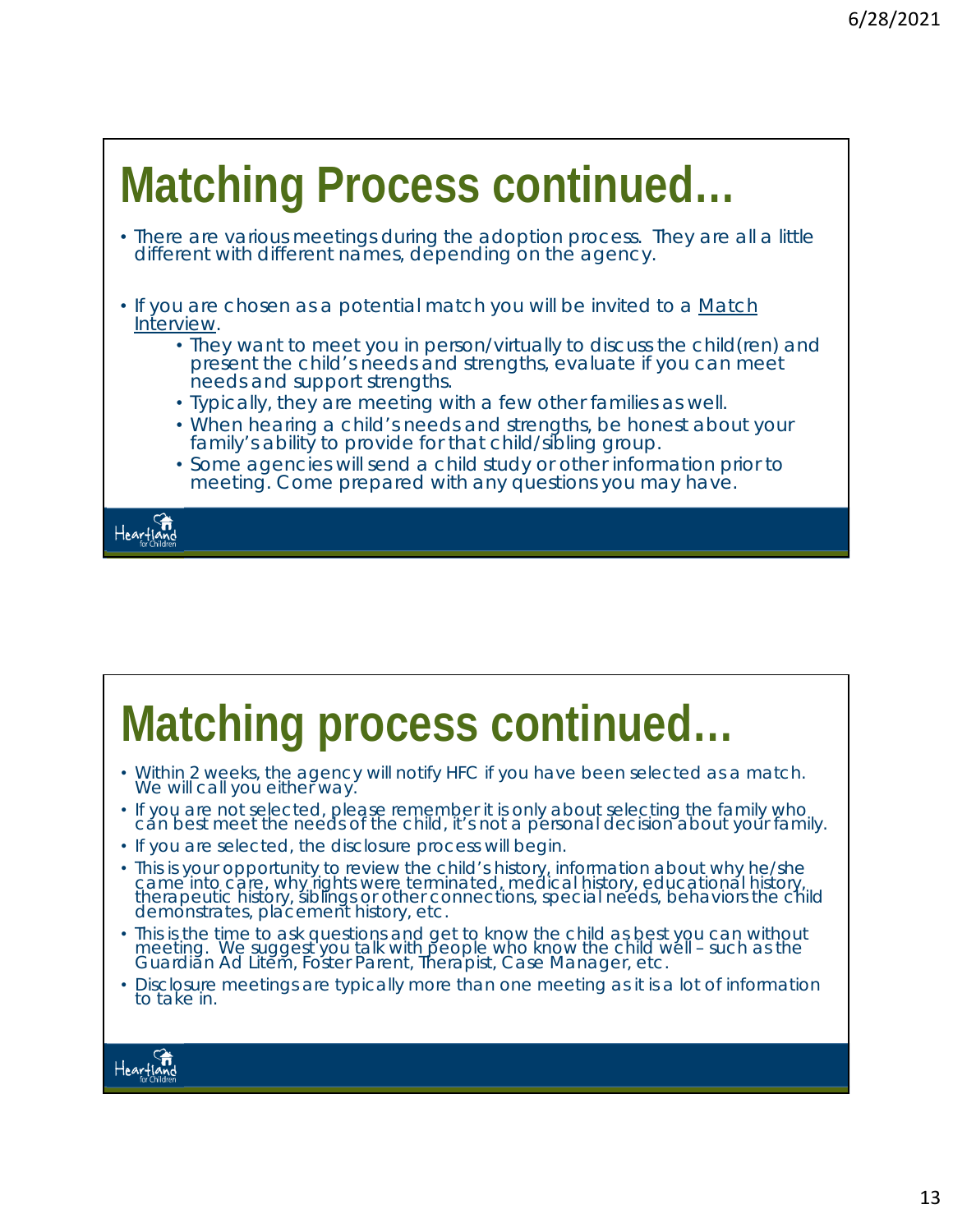# **After Disclosure…**

- If after disclosure you are comfortable and confident you can unconditionally commit to caring for the child and any current/possible future needs, visitations will initiate.
- **Never agree to meet the child and begin visits if you are not confident you can provide for the child's current and long-term needs. It is not fair for the child to have a visit with a family who cannot care for them.**
- Visits are typically supervised at first so the child has a familiar person nearby and interactions can be observed.
- Visits progress from supervised to unsupervised day visits, to overnight visits, to weekend visits, progressing until the child, family, and case management organization all agree the child is ready to move in.
	- # of visits until move in varies by case and the child's needs. Discuss the transition plan with the child's team.
	- School must be considered and are typically made during breaks to keep disruption at a minimum.



# **Getting ready for placement**

- What a child brings...
- There will be people visiting your home prior to finalization.
	- Case Managers at least every 30 days
	- Guardian Ad Litems typically monthly
	- What happens when they come?
- The child(ren) must live with you **at least** 90 days before the adoption can finalize.
	- Decision to finalize is determined by the family, the child, and case management organization.
	- Rushing to finalize may not be in everyone's best interest. Take time to stabilize your new family with close supports before you finalize the adoption.
	- Once finalized, the case is closed.